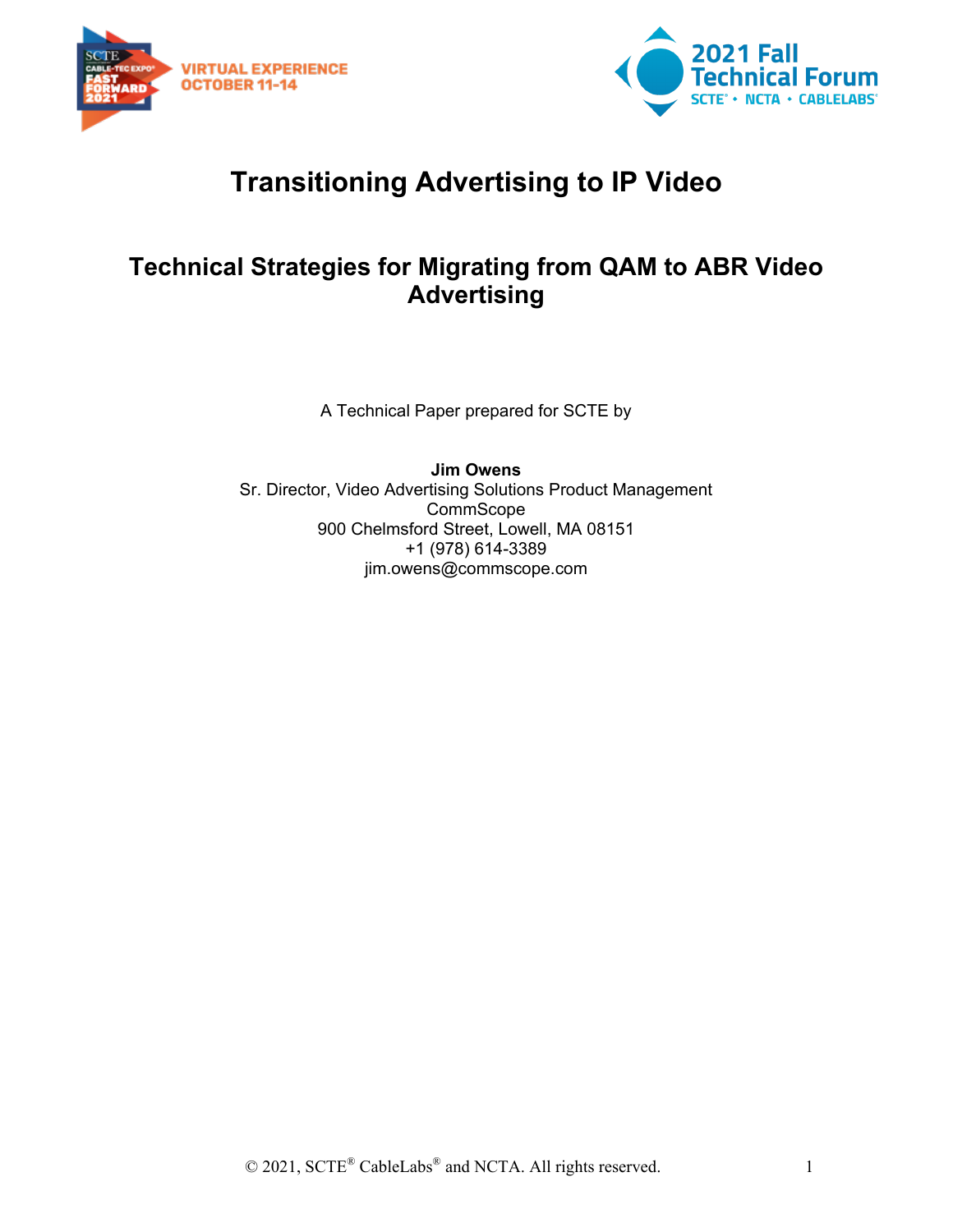

**Title** 

Title



# **Table of Contents**

### Page Number

| 1.             |                  |                                                                          |  |  |  |  |  |
|----------------|------------------|--------------------------------------------------------------------------|--|--|--|--|--|
| 2.             |                  |                                                                          |  |  |  |  |  |
| 3.             |                  |                                                                          |  |  |  |  |  |
| 4.             |                  |                                                                          |  |  |  |  |  |
|                | 4.1.             |                                                                          |  |  |  |  |  |
|                | 4.2 <sub>1</sub> |                                                                          |  |  |  |  |  |
|                | 4.3.             |                                                                          |  |  |  |  |  |
|                |                  | 4.3.1                                                                    |  |  |  |  |  |
|                |                  | 4.3.2                                                                    |  |  |  |  |  |
|                |                  | 4.3.1                                                                    |  |  |  |  |  |
| 5.             |                  |                                                                          |  |  |  |  |  |
|                | 5.1.             |                                                                          |  |  |  |  |  |
|                | 5.2.             |                                                                          |  |  |  |  |  |
|                | 5.3.             |                                                                          |  |  |  |  |  |
|                | 5.4              |                                                                          |  |  |  |  |  |
| 6.             |                  |                                                                          |  |  |  |  |  |
|                | 6.1.             |                                                                          |  |  |  |  |  |
|                |                  | IP Parity Through Processing of Existing Ad Zones Outputs  12<br>6.1.1.  |  |  |  |  |  |
|                | 6.2.             |                                                                          |  |  |  |  |  |
|                |                  | 6.2.1                                                                    |  |  |  |  |  |
|                |                  | Add Dynamic ADS Integration to Existing Ad Insertion Servers 13<br>6.2.2 |  |  |  |  |  |
|                |                  | 6.2.3                                                                    |  |  |  |  |  |
|                | 6.3.             |                                                                          |  |  |  |  |  |
|                |                  | 6.3.1.                                                                   |  |  |  |  |  |
|                |                  | 6.3.1.                                                                   |  |  |  |  |  |
|                |                  | 6.3.1.                                                                   |  |  |  |  |  |
|                |                  | 6.3.2.                                                                   |  |  |  |  |  |
| $\overline{7}$ |                  |                                                                          |  |  |  |  |  |
|                |                  |                                                                          |  |  |  |  |  |
|                |                  |                                                                          |  |  |  |  |  |
|                |                  |                                                                          |  |  |  |  |  |

# **List of Figures**

| $\alpha$                                                                                           |  |
|----------------------------------------------------------------------------------------------------|--|
|                                                                                                    |  |
| Figure 2 – Creating a Solution that Combines the Strengths of Traditional QAM and IP Advertising 6 |  |
|                                                                                                    |  |
|                                                                                                    |  |
|                                                                                                    |  |
|                                                                                                    |  |
|                                                                                                    |  |
|                                                                                                    |  |
|                                                                                                    |  |

**Pano Numbor**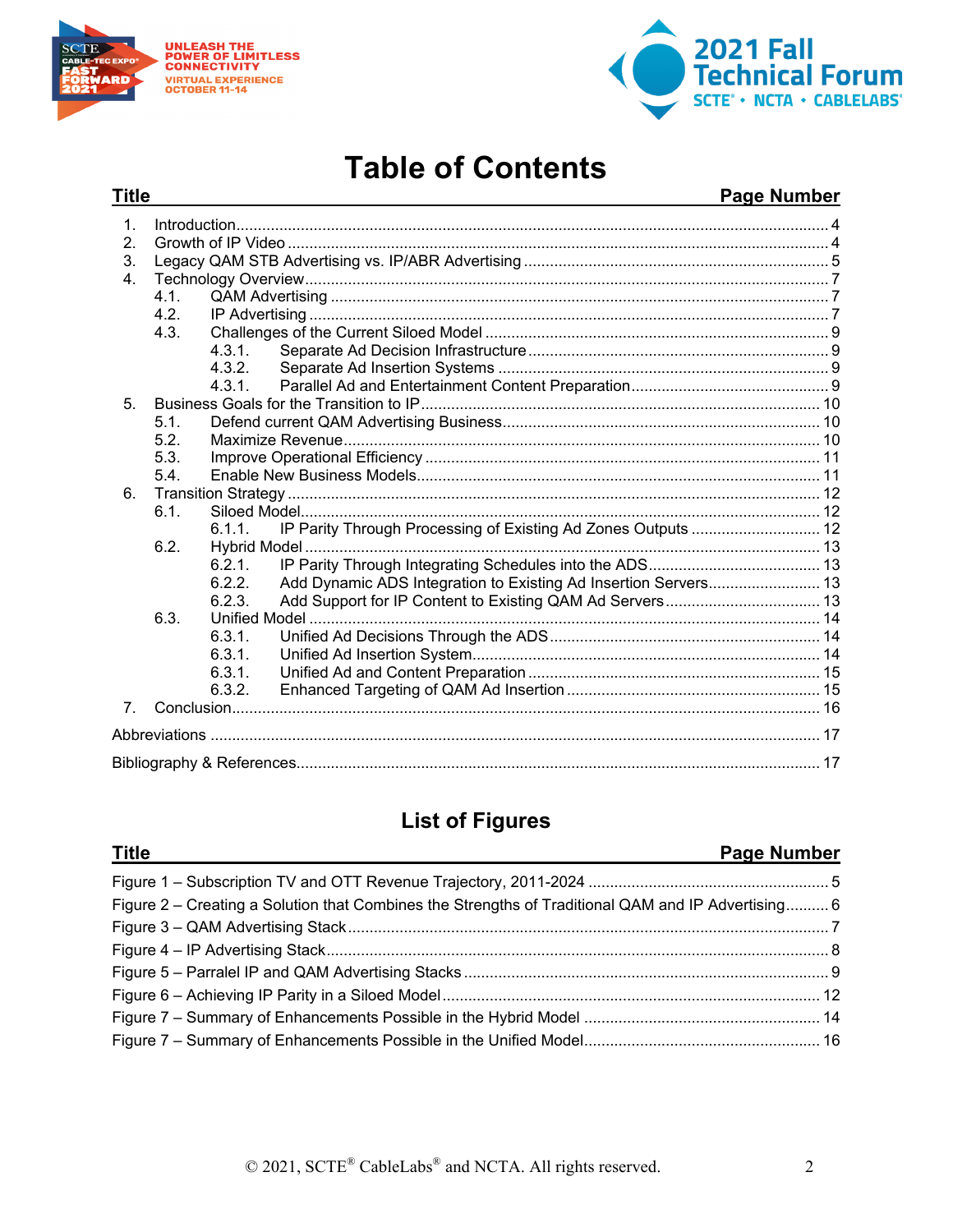



# **List of Tables**

| <b>Title</b> | <b>Page Number</b> |
|--------------|--------------------|
|              |                    |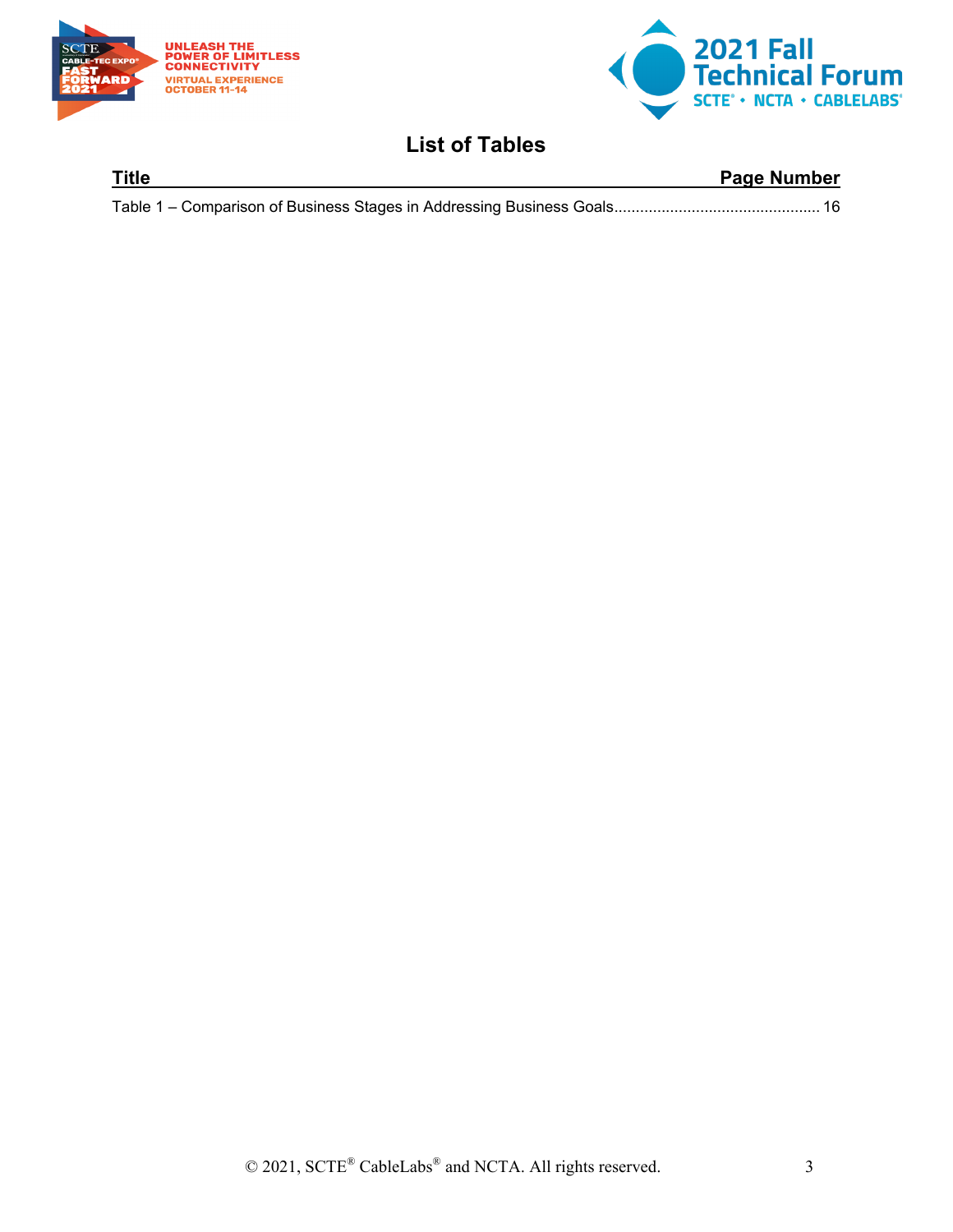



# <span id="page-3-0"></span>**1. Introduction**

Ever since the first cable networks launched in the 1970s, a major trend driving the programming of pay tv providers has been targeting. As more and more channels have launched to target specific interests, viewers have self-segmented. This, combined with the ability of cable networks to segment their networks into ad zones has enabled advertisers to target their ad dollars with increasing precision.

Today, the rise of Internet Protocol television (IPTV) and over-the-top (OTT) video has allowed content to be delivered to a growing array of connected devices. The transition to IPTV and the subsequent development of IP advertising technologies now enables service providers to take their advertising precision (and value) to a new level.

Many multiple system operators (MSOs) are betting on a transition from traditional quadrature amplitude modulation (QAM)-based cable TV to IP video based on adaptive bitrate (ABR) streaming using Internetbased approaches. To do so successfully, cable providers need a strategy that will enable them to gradually transition their legacy set-top box (STB) advertising platforms to the newer adaptive bitrate (ABR) dynamic ad insertion (DAI) systems without disrupting their existing, successful advertising businesses.

This paper provides an overview of how MSOs can prepare for the switch to IP video advertising while continuing to maximize the return on their legacy set-top box platforms.

## <span id="page-3-1"></span>**2. Growth of IP Video**

The use of IP and ABR video is increasingly prevalent. The IPTV market was valued at USD 72.24 billion in 2020 and is expected to reach USD 194.21 billion by 2026, at a compound annual growth rate (CAGR) of 17.89% over the forecast period 2021 - 2026.

Parks Research shows that 76 percent of consumers have an OTT service and 22 percent of broadband households have four or more services. As a result, some of the country's largest multichannel video programming distributors (MVPDs) have launched their own IP-based video services. In November 2016, AT&T introduced its DirectTV Now service (now AT&T TV), and Comcast followed suit in September 2017 with Xfinity Streaming service for existing Xfinity customers. In February 2019, Spectrum debuted its TV Essentials service.

One of the benefits of IP video is the ability to target addressable ads. Even today, the addressable ad market is well-established. According to USIM, currently, there are about 54 million MVPD (cable, telco or satellite) households that are linear addressable and 35 million that are ad supported video-on-demand addressable households.

However, the ability to target using traditional video delivery techniques to STBs is limited. Transitioning to ABR-enabled dynamic insertion offers more precise targeting and allows operators to charge more for the ads they deliver. Ultimately, the newer technology will provide benefits that the traditional set-top box can't offer. But as MVPDs build up the number of streaming subscribers to fully leverage this new technology, they need a strategy that allows for a graceful and gradual transition.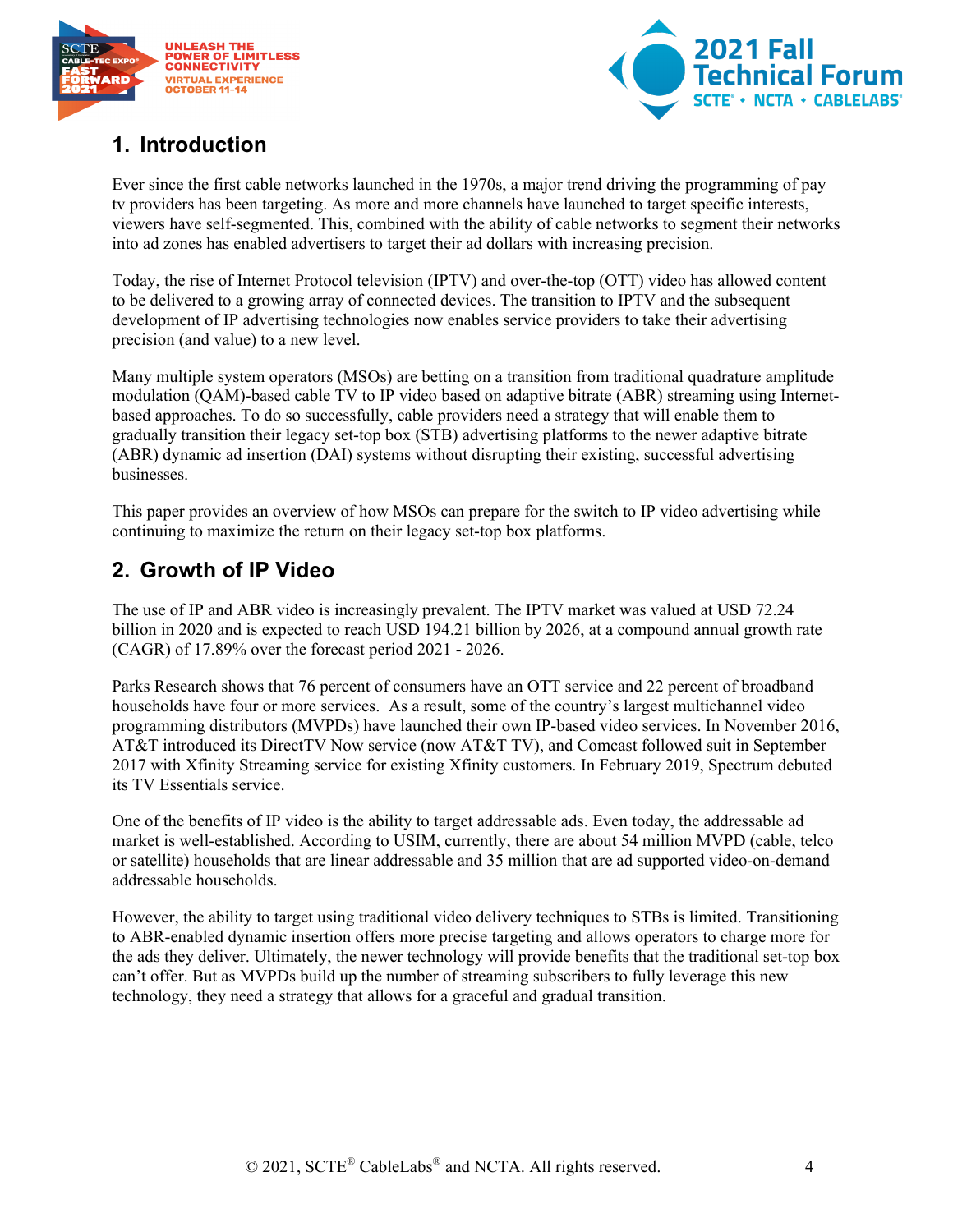





**Figure 1 – Subscription TV and OTT Revenue Trajectory, 2011-2024**

# <span id="page-4-1"></span><span id="page-4-0"></span>**3. Legacy QAM STB Advertising vs. IP/ABR Advertising**

While there are solutions for enabling limited addressable advertising capabilities in traditional STBs, this paper will focus primarily on network-based ad insertion techniques and their evolution as the industry migrates to IP video.

Today the majority of MVPD advertising dollars and subscription revenues come from the traditional settop box platforms. Using MPEG-2 transport streams, ad servers and splicers, the platform inserts ads in pre-defined ad zones. The ad schedules, which are negotiated and bought, are locked 24 hours in advance. While the legacy STB platform still commands the bulk of the revenue for service providers, it is far from perfect.

For starters, ad zones are defined by geography, which is based on the service provider's access network topology and covers a relatively large area. Negotiating and selling the available ad space is also laborintensive, involving advertising sales reps working with potential advertisers to fill all the available time slots. Because ad commitments must be locked in at least 24 hours in advance, service providers miss out on potential last-minute ad buys. Finally, the STB solution relies on a number of components that are hardware-based.

Conversely, IP-enabled advertising is a software-driven technology that offers more granularity and flexibility. It is enabled by adaptive bitrate technology that allows service providers to deliver multiple video quality levels within a video stream. Data within each stream is separated into fragments, each containing blocks of video encoded at different bit rates. The varying bit rates enable the media player to choose the appropriate bit rate based on the connection's performance level. The player relies on a manifest, which is essentially a list of available segments. At the simplest level, IP advertising is enabled by customizing this manifest for each stream and either adding or replacing existing segments to introduce ads that can be targeted down to individuals and sessions.

Beyond the technical performance advantages of ABR-enabled IP advertising, there are several significant business advantages. The IP-based technology works across any video device that connects to the internet. Therefore, service providers and their advertisers can reach viewers on whatever platform or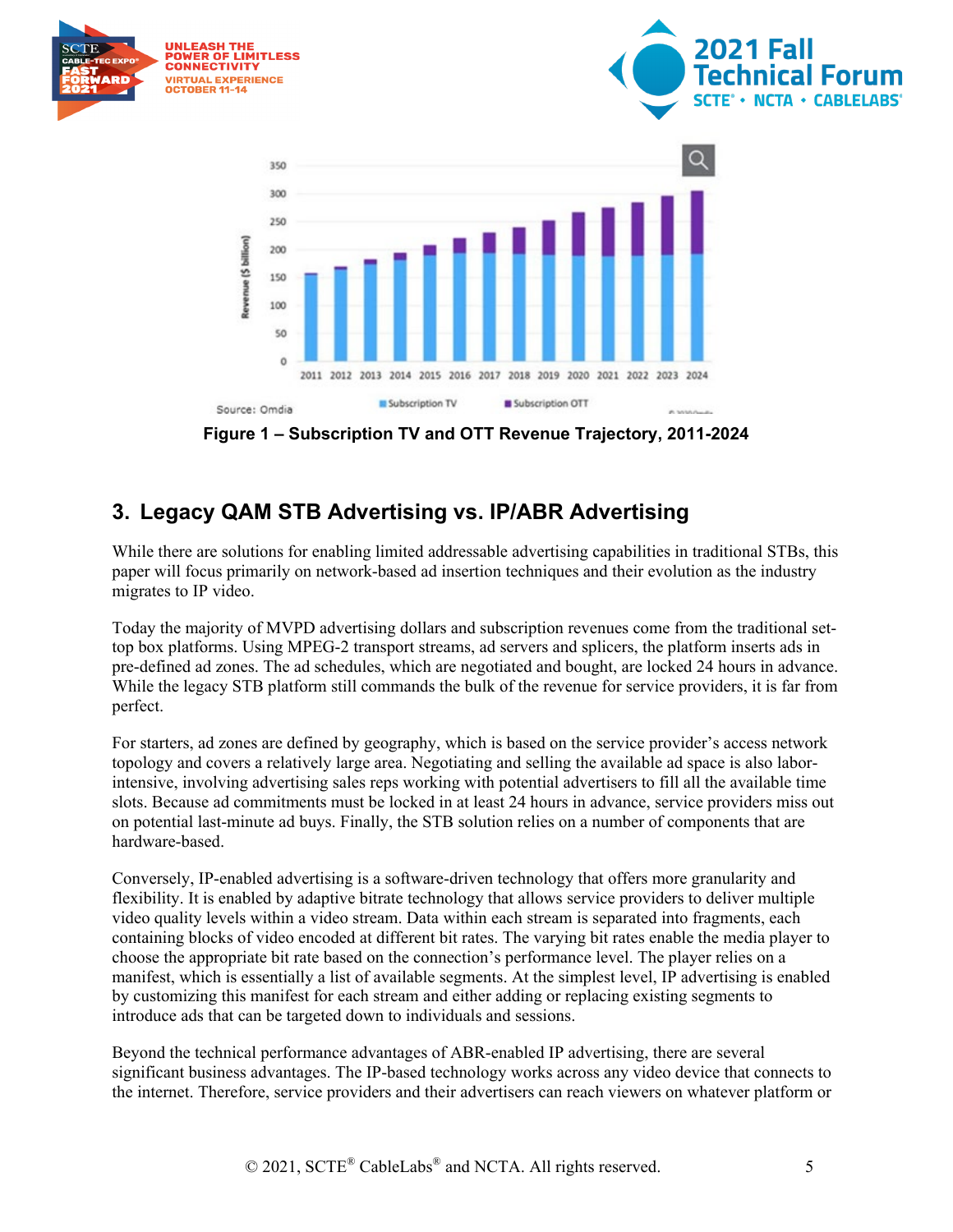



device they may be using. Because the technology is fully dynamic, ad decisions can be made in realtime, enabling advertisers to maximize their ad buy and helping service providers capture more lastminute sales. Ad sales can also more easily be automated using targeting criteria and real-time auctions.

The ability to target households, or even individual subscribers, with surgical precision is perhaps the most significant advantage of IP advertising. Addressability can be enabled via individual app and devicelevel data. Common targeting parameters include device, demographics, time of day/day of the week, content and category, location, etc. Advanced targeting can include content and purchase behavior, household income, product interest, and any other information available through the use of first and thirdparty data.

The advantage of this investment is obvious: providers can charge much more for addressable ads on IP studies estimate up to 4-5 times more than for a regular ad. They can target down to the individual user and optimize ad delivery in real-time. This means higher ROI and the ability to capture new, hypertargeted ad revenue streams.

The business case for making the transition to IP advertising is strong, but the market is still in the early stages. While IP offers better targeting and more dynamic sales models, the majority MVPD subscribers and ad revenue is associated with traditional STB advertising. Operators eventually need a unified solution that can address both markets.

The more immediate question for providers is how to make the switch in steps as they prepare their networks and organizations for the future while getting as much value as possible from their legacy STB platform. IP ad delivery utilizes entirely different technology, sales processes and ad decisioning. Implementing and adapting to these changes will take time, but there are steps that providers can take now and in the near future to prepare.



<span id="page-5-0"></span>**Figure 2 – Creating a Solution that Combines the Strengths of Traditional QAM and IP Advertising**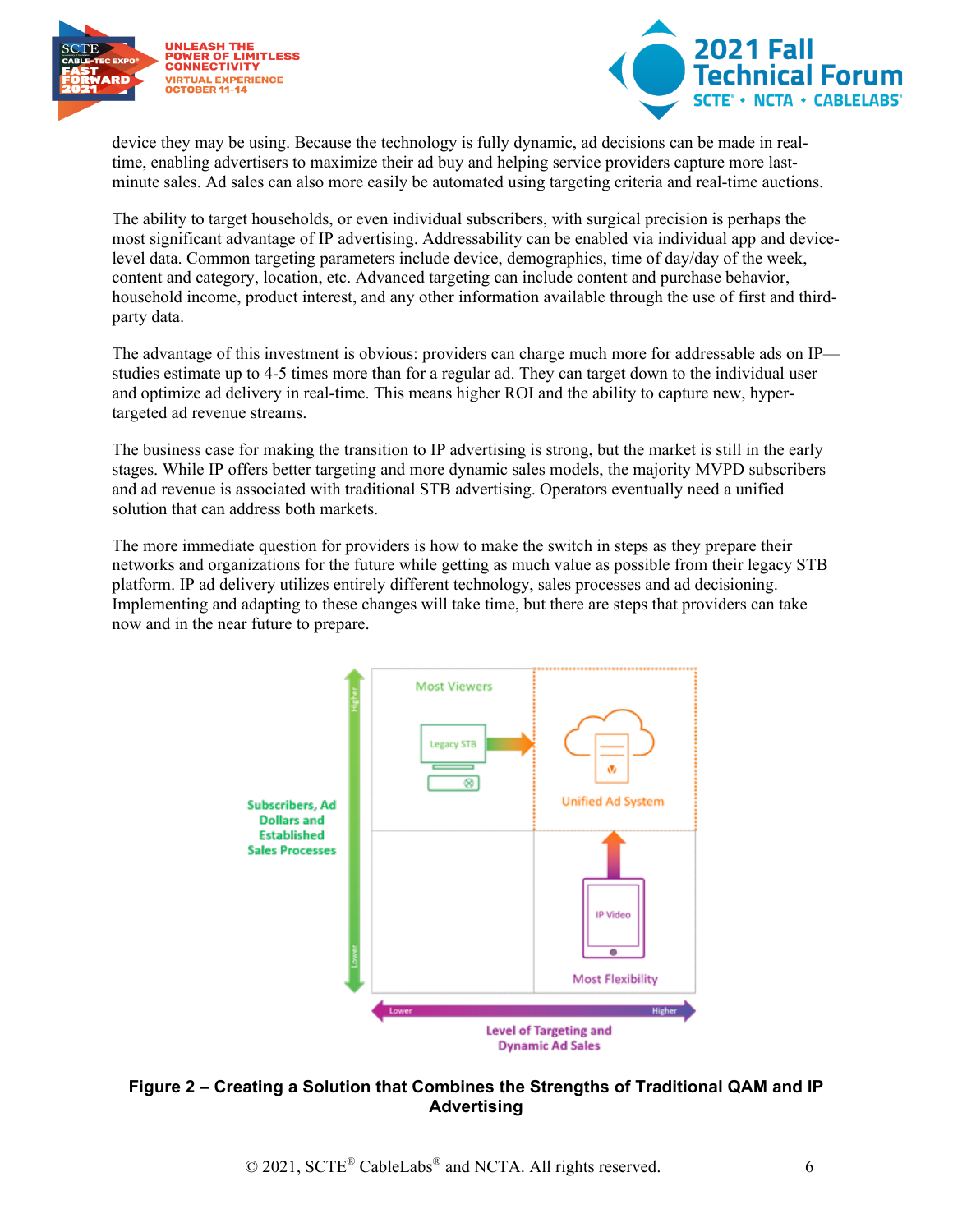



# <span id="page-6-0"></span>**4. Technology Overview**

## <span id="page-6-1"></span>**4.1. QAM Advertising**

The QAM ad insertion stack consists of the ad insertion server and the splicer. Designed to perform frame-accurate operations on MPEG Transport Streams, the splicer can take an ad stream from the ad insertion server and replace the original bits in a live program stream. The ad insertion server is responsible for preparing and streaming the ads to the splicer, based on schedules published for each channel. The ad breaks are precisely signaled in band via the SCTE 35 standard. The splicer and ad insertion server use the SCTE-30 protocol to coordinate the timing of their activities.

Ad schedules are traditionally generated by a Traffic and Billing system, the function that resides in the ad sales operation and optimizes the placement of advertiser spots within the constraints of the ad buy.



**Figure 3 – QAM Advertising Stack** 

#### <span id="page-6-3"></span><span id="page-6-2"></span>**4.2. IP Advertising**

There are two main approaches to inserting ads into ABR video, Client-Side Ad Insertion and Server-Side Ad Insertion. Both rely on the content being prepared so that segments align with ad insertion points and the appropriate markers identify the location of the ads. Client-Side Ad Insertions works by having the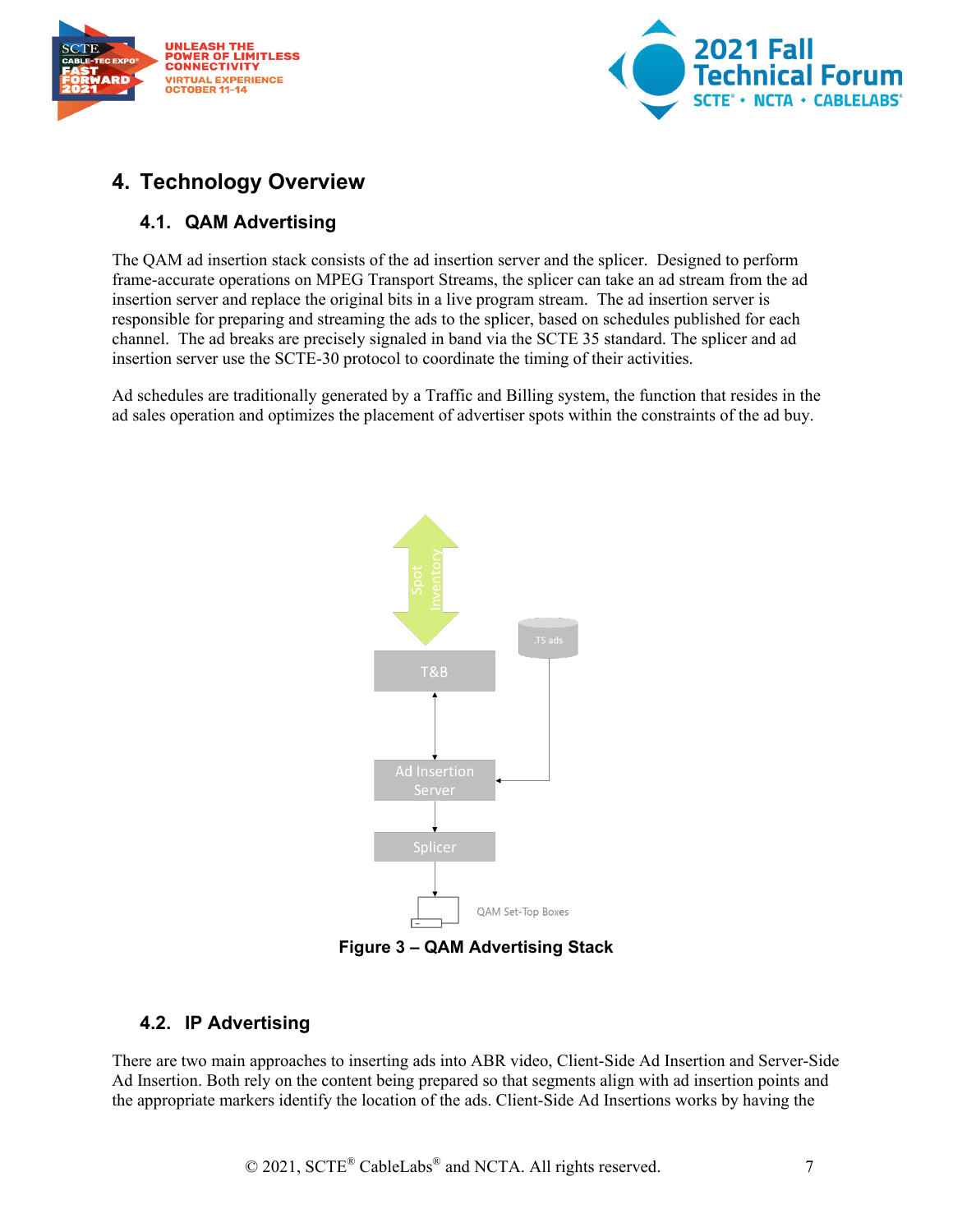



client call to an ad server to obtain the correct ad. IP ad insertion is increasingly driven by Server-Side Ad Insertion, which will be the focus of this paper.

In IP video using ABR, the video segments are represented in a manifest, which lists the names of all of the segments that represent a live or on demand video stream. Each segment is also represented in multiple bitrates that can be selected based on the client's assessment of network performance and other factors.

In Server-Side Ad Insertion when an ad event is present, the Manifest Manipulator, using VAST or SCTE-130 standards, passes metadata from the client to an Ad Decision Service (ADS) and requests a decision on which ad to insert. The Ad Decision Service (sometimes just referred to as the Ad Server) identifies campaigns that are looking to target that particular client metadata and responds with one more targeted ads. The Manifest Manipulator then customizes the manifest with pointers to the new ad content segments and returns it to the client. Using this new manifest, the client then retrieves a personalized mix of content and advertisements (or other content).

Note that there can be multiple ADSs involved for a single piece of content that can be called depending on the ownership of the ad inventory. While the mechanics of that flow are outside of the scope of this paper, the Manifest Manipulator must be able to support multiple ADSs.

A separate process may be triggered to prepare the ads for delivery, particularly if they are retrieved from third parties dynamically. This may involve transcoding an ad from a mezzanine format into acceptable codec and bitrates or applying standard content profiles to an existing third-party ad.

<span id="page-7-0"></span>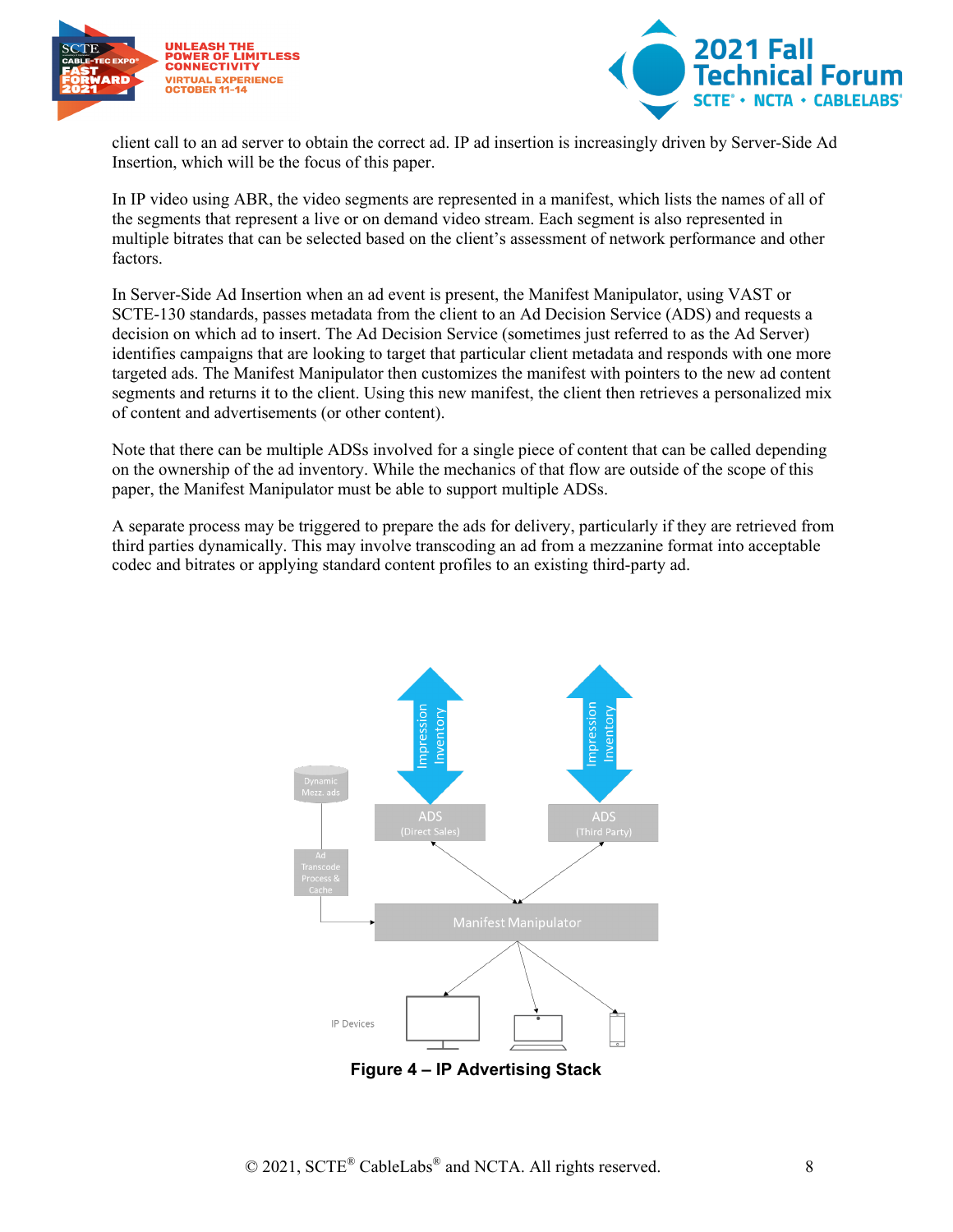



#### <span id="page-8-0"></span>**4.3. Challenges of the Current Siloed Model**

<span id="page-8-1"></span>If treated independently, implementation of QAM and IP advertising models results in a siloed architecture, with lack of communication between the two and significant replication of resources. For example:

#### *4.3.1. Separate Ad Decision Infrastructure*

The separation of the ADSs for IP ad campaigns and a distinct Traffic and Billing system for scheduled ads limits the ability to generate revenue from the two systems:

- Difficulty in executing campaigns that address both IP devices and QAM STBs
- No opportunity to supplement local scheduled ads with dynamic impression-based ads
- <span id="page-8-2"></span>• Inability to sell unsold scheduled inventory with dynamic ads

#### *4.3.2. Separate Ad Insertion Systems*

<span id="page-8-3"></span>The requirement to run and maintain two separate ad insertion systems duplicates operational and capex costs. Both a Server-Side Ad Insertion system based on Manifest Manipulation and a traditional QAM Ad Server and Splicer system need to be procured and maintained.

#### *4.3.1. Parallel Ad and Entertainment Content Preparation*

Just as the infrastructure to deliver the ads is replicated, duplicate systems exist to retrieve, process, and deliver entertainment content and ads. The cost of this delivery pipeline grows with the amount of content, the number of ads being targeted and the architecture of the network.



<span id="page-8-4"></span>**Figure 5 – Parralel IP and QAM Advertising Stacks**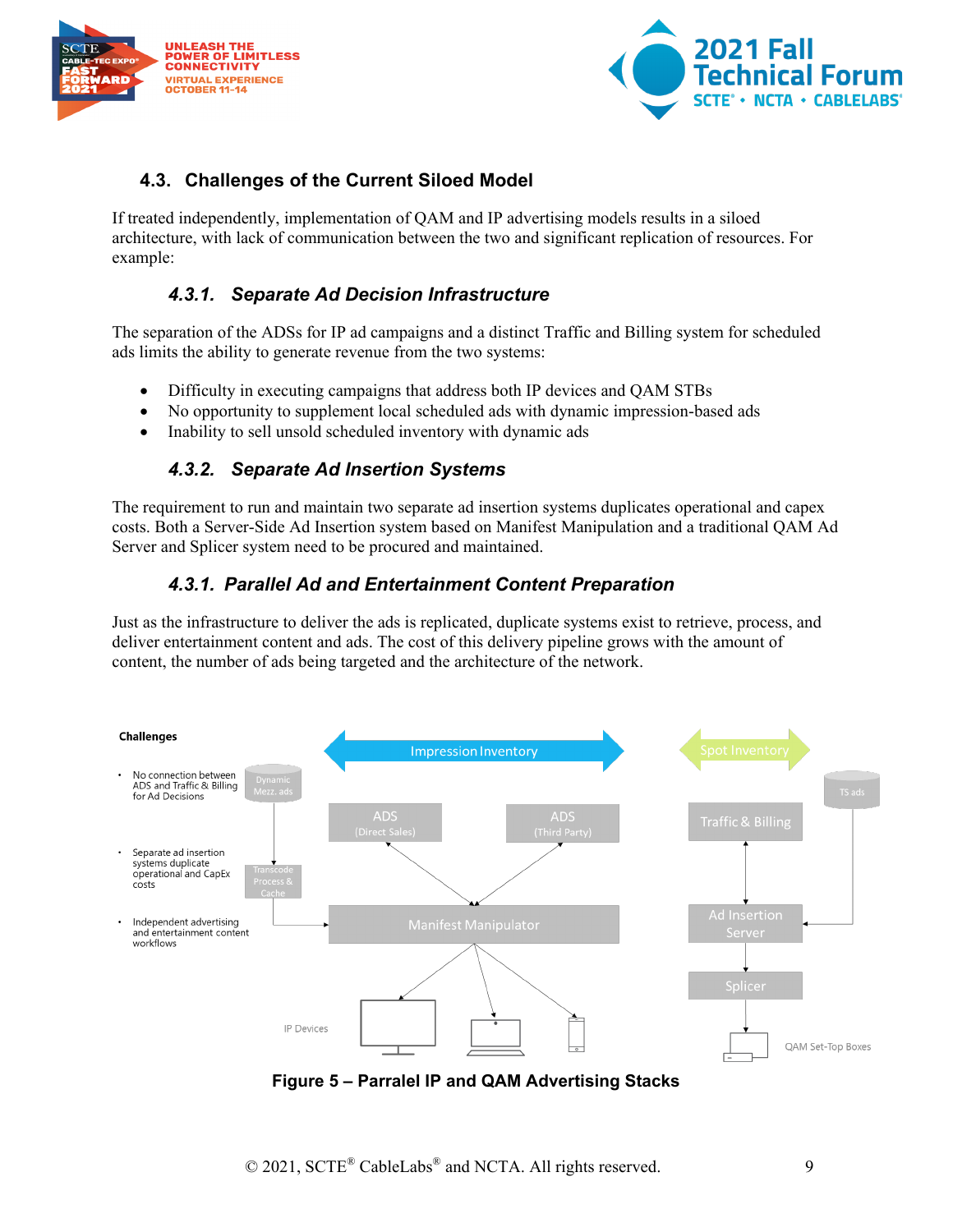



# <span id="page-9-0"></span>**5. Business Goals for the Transition to IP**

As operators make the transition to IP video and IP advertising, they must consider that traditional QAM video will continue to be delivered for some time and ensure that their existing advertising business is still efficient, profitable, and relevant. At the same time, they must invest in new solutions that leverage the capabilities of IP video, knowing that the number of viewers might remain relatively small for a period of time. This requires trade-offs and a concerted strategy that optimizes the existing business while positioning for the future.

<span id="page-9-1"></span>Some of the business goals operators must consider when making this transition include:

#### **5.1. Defend current QAM Advertising Business**

As mentioned above, a key goal must be to defend the current advertising business while making the transition to IP video. This includes:

- Maintain existing business processes and ad revenue
	- o Ideally the transition should allow for a period of time where existing ad sales, operations and technology can continue to run effectively on the existing QAM network without major changes.
- Extend zone-based ad sales to IP devices (IP Parity)
	- o A common first step is to extend the current schedule-based ad sales to IP devices, often referred to as "IP Parity". This means that ads purchased targeting QAM STBs by Ad Zone will appear on IP devices in that Ad Zone on the same services. This approach allows operators to establish an advertising system for IP devices without interrupting the existing business model. In this way, for a time the same ad sales process can address customers as they move to IP STBs and other IP devices.

#### <span id="page-9-2"></span>**5.2. Maximize Revenue**

Once an IP advertising process has been established, operators can begin to not only take advantage of the new IP video capabilities but also optimize their legacy QAM advertising solutions to increase revenue. As will be outlined in more detail below, this involves leveraging the strengths of both platforms, beginning to unify some of technologies and enhancing the QAM advertising system to add some of the flexibility and targeting capabilities that are associated with IP advertising. These goals include:

- Monetize unsold ad inventory
	- o Removing limitations on QAM ads sales that impose a 24-hour window. Operators can get an immediate revenue boost by making ads targeting QAM STBs more dynamic. Previously unsold inventory can be sold at the last minute, possibly using automated, programmatic techniques
- Enable a mix of scheduled and dynamic ads
	- o At the same time, continue to support current ad sales and business processes, so that the system supports a mix of traditional schedule-based ads and dynamic ad placements
- Extend advertising to more channels
	- o In many cases there are channels that are properly conditioned for ad insertion but due to low viewership or inadequate ratings data ads are not inserted by operators. The system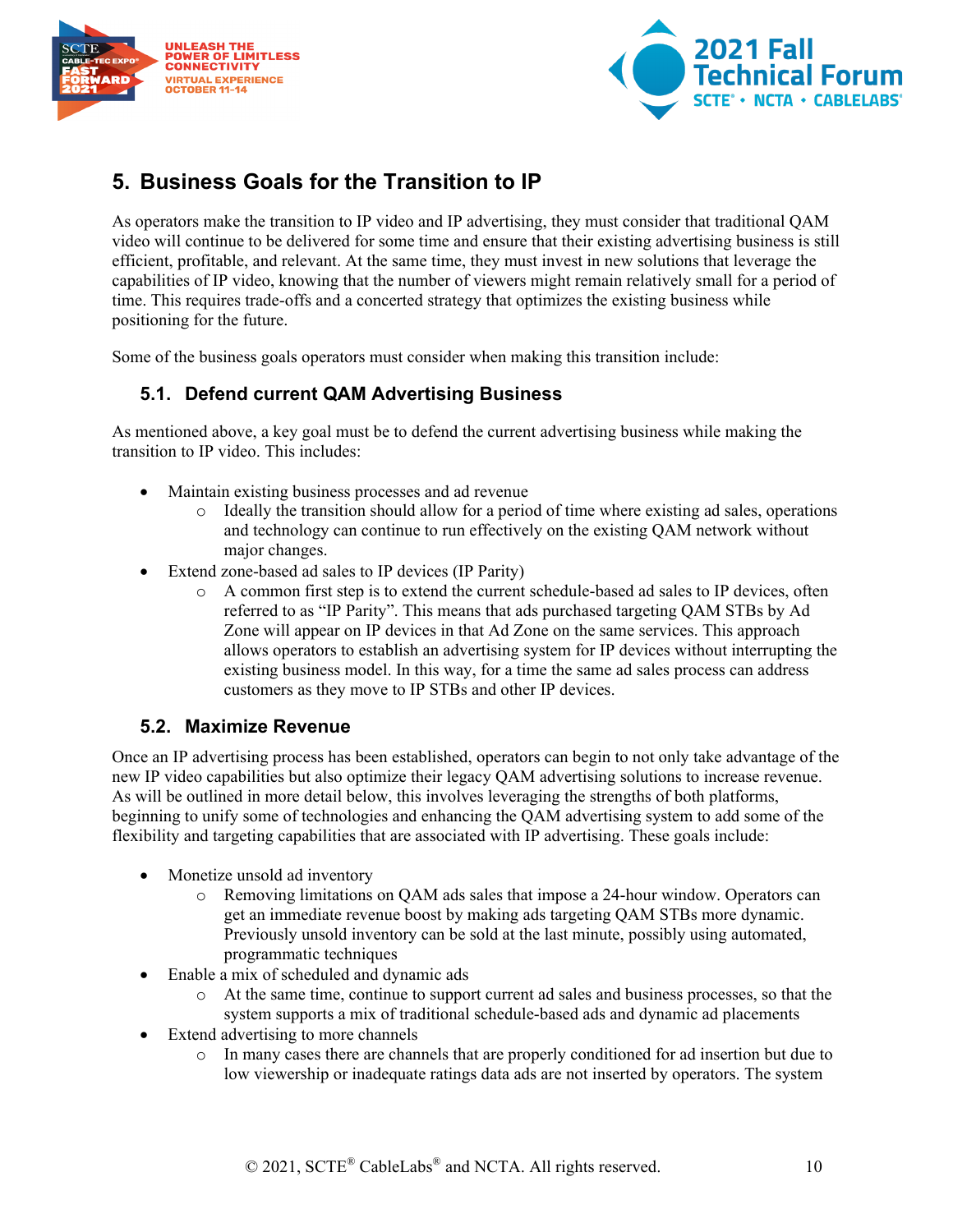



should be able to measure the viewing audiences on these channels and, if necessary, aggregate these viewers to make ad insertion on these channels profitable.

- Improve QAM advertising targeting capabilities
	- o Leverage changes in the hybrid fiber coax (HFC) network architecture to enable finergrained targeting of traditional QAM ads at the political precinct or neighborhood level.
- Enable campaigns across OAM and IP footprints
	- o While transitioning from QAM to IP video, the solution should allow for operators to execute campaigns that address all device types (though not necessarily with the same targeting precision). This opens up opportunities for new types of campaigns and provides a model that is difficult for other players to offer.

#### <span id="page-10-0"></span>**5.3. Improve Operational Efficiency**

Addressing a new IP video service that has different technical requirements and capabilities will require new technology and processes. Key to the success of this new advertising initiative will be the ability to optimize the different operational models to find efficiencies. Some of the critical areas include:

- Unify Ad Decisions
	- o Eventually the solution should leverage a single "source of truth" for the subscriber data, targeting criteria and the campaigns that are available for execution. This system will incorporate both traditional schedules and dynamic campaigns and address all device types.
- Unify Entertainment/Ad Preparation
	- o Great efficiencies can be found in standardizing on one video preparation workflow that can deliver entertainment content with advertising to QAM STBs and IP devices. Standardizing on ABR video formats as the source for both entertainment content and ads can reduce the costs of running two parallel video processing and preparation systems and prepare the operator for the all-IP video future.
- Unify Ad Insertion Systems
	- o Similarly, relying on a single system for ad insertion/ad execution represents opportunities for opex and capex reductions versus purchasing and maintaining separate products.
- Transition to Virtualized Solutions
	- o All of these migrations can also accelerate the move from hardware-based products to virtualized, software-based solutions that can reduce opex, capex and offer other advantages such as elastic scalability.

#### <span id="page-10-1"></span>**5.4. Enable New Business Models**

Though not directly tied to the transition to IP video, operators are also looking to capitalize on new business models that leverage their unique knowledge of the end customer and position as owners of the delivery network.

- Insert ads on behalf of Content Partners
	- o Cable operators are increasingly applying their ad insertion capabilities beyond the traditional inventory allocations on cable channels. Operators can insert targeted ads on national ad breaks on behalf of programmers and broadcasters on both traditional QAM STBs and IP devices inside and outside of the home. This opens up a new and very large part of the television advertising market.
- Enable Programmatic Sales Through Third Parties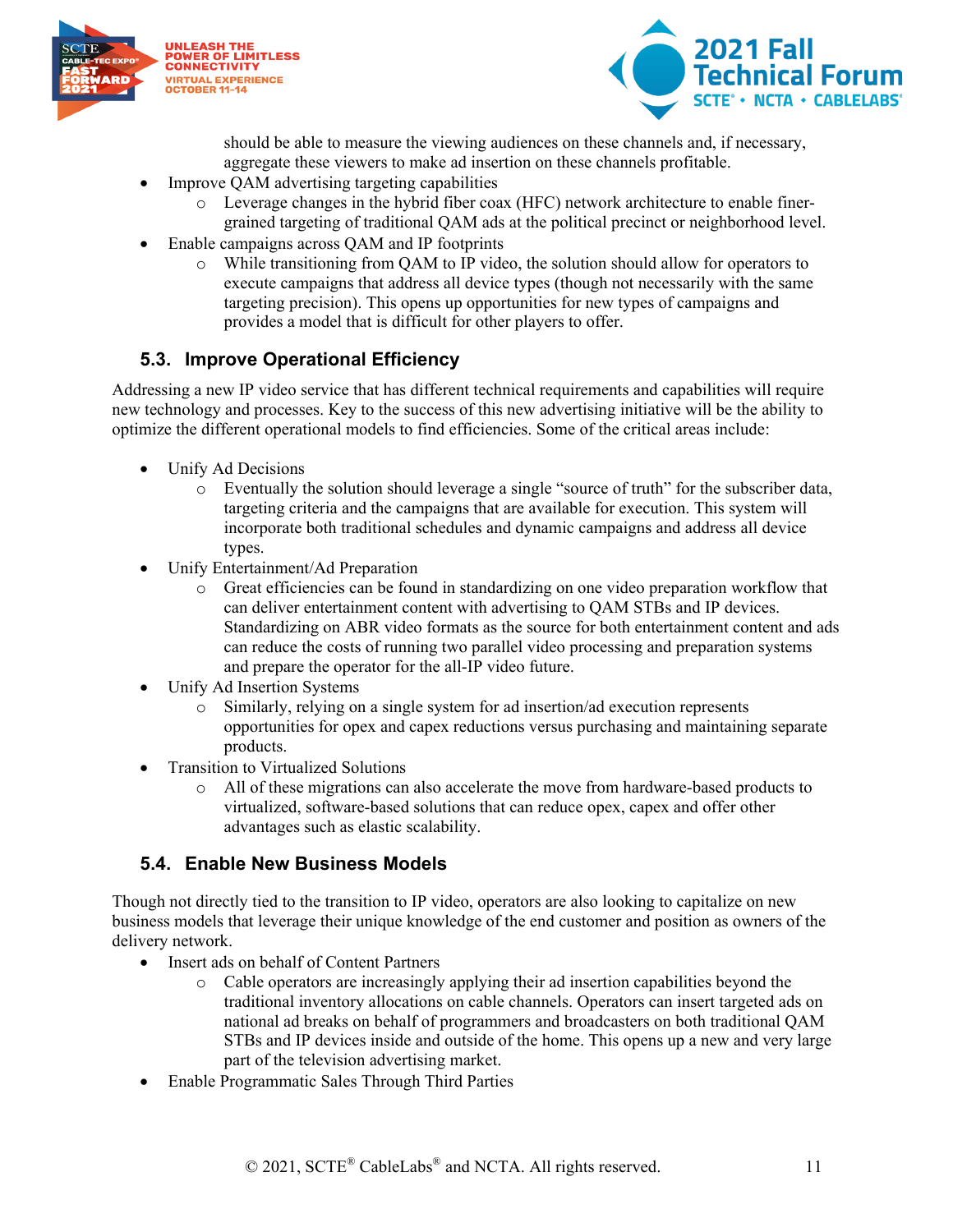



o Operators can supplement their in-house ad sales with third party advertising networks to programmatically sell ad inventory that may previously have gone unsold.

## <span id="page-11-0"></span>**6. Transition Strategy**

#### <span id="page-11-1"></span>**6.1. Siloed Model**

<span id="page-11-2"></span>The siloed model represents serious challenges to achieving the business goals set out previously. However, there are some concrete steps operator can take to move their IP video advertising strategy forward.

### *6.1.1. IP Parity Through Processing of Existing Ad Zones Outputs*

A common way to initiate IP advertising through IP parity in this model is to take the existing spliced channels and transcode and package them as separate IP video streams. In this model each ad zone becomes a separate version of the IP channel and is offered only to IP clients in that ad zone. As IP clients service by a CDN different techniques are employed to determine the location of individual clients and map them to existing ad zones. Support for out of home streaming may require additional sophistication. However, the goal of replicating Ad Zones on IP devices can be achieved without major changes to the existing systems.

Pros:

- Defend current QAM advertising business by extending scheduled ads to new IP subscribers
- Requires few changes to existing systems

Cons:

- Maintains dual processes for both QAM and IP video delivery
- Does not take advantage of the dynamic, targeted nature of IP clients
- Requires replicating video processing that may not be practical with large numbers of ad zones



<span id="page-11-3"></span>**Figure 6 – Achieving IP Parity in a Siloed Model**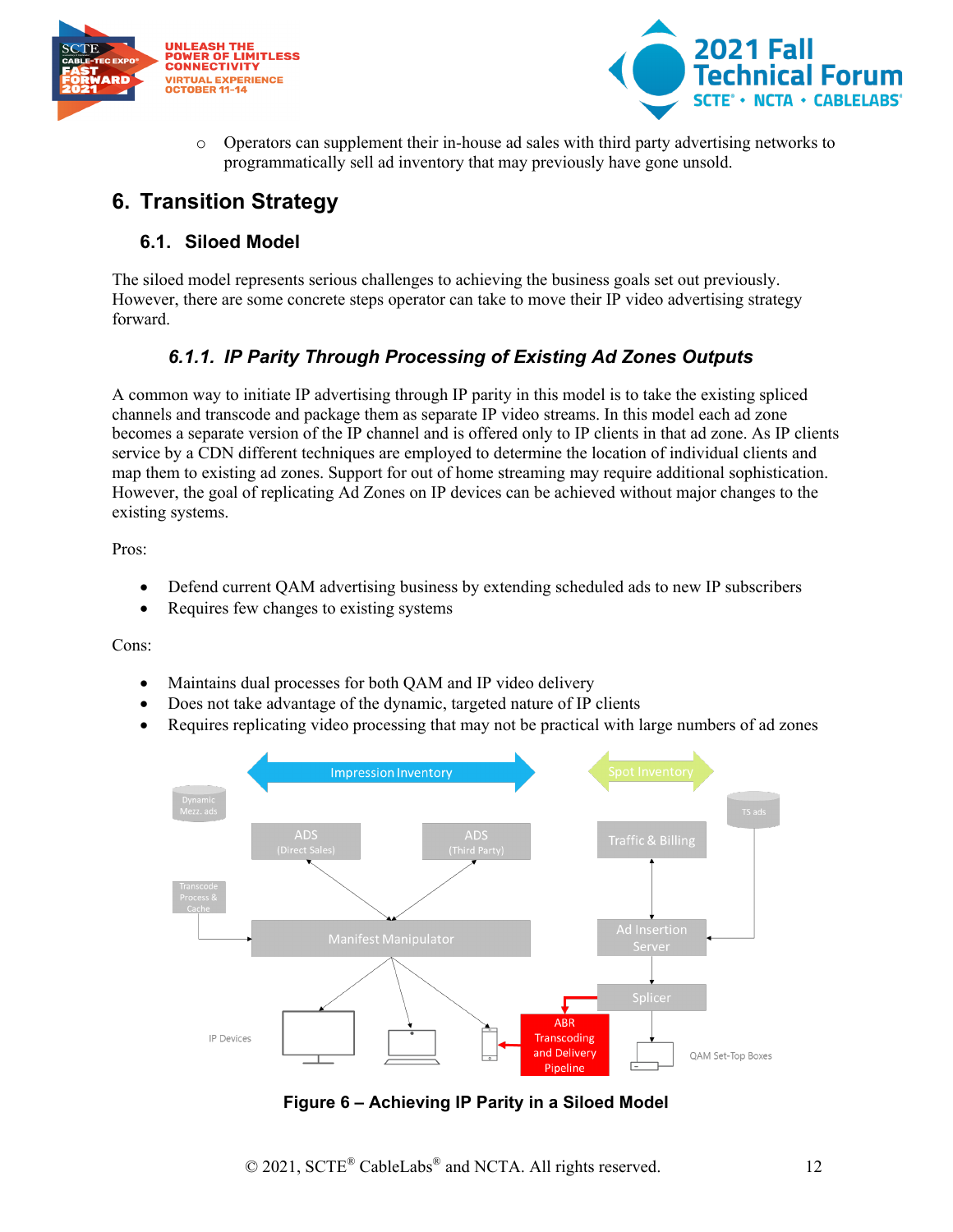



## <span id="page-12-0"></span>**6.2. Hybrid Model**

The next step in the transition is a hybrid model, where both the IP and QAM advertising systems exist side-by-side but start to exhibit coordination and see reduction of redundant processes and components.

<span id="page-12-1"></span>Some key steps in this stage are outlined below:

## *6.2.1. IP Parity Through Integrating Schedules into the ADS*

A more sophisticated and efficient model of achieving IP Parity is by ingesting schedules into an ADS (or a component that can act as an ADS for schedule-based ads). The ADS processes the schedules and responds to queries from the Manifest Manipulator with the appropriate ad or ads. This approach has several advantages over the siloes model. First, it requires processing of only one version of each channel into the ABR format regardless of the number of ad zones. Second, it leverages a Manifest Manipulator for the ad insertion, establishing the infrastructure for future IP addressable ad insertion using standardsbased protocols and processes. Third, it allows for the use of ABR content for IP ads, again leveraging a standard IP advertising process.

## *6.2.2. Add Dynamic ADS Integration to Existing Ad Insertion Servers*

<span id="page-12-2"></span>Just as a process can be established that delivers scheduled-based QAM ads to IP devices, the reverse can be enabled to allow the delivery of dynamic, impression-based ads to legacy ad insertion servers. By adding support for protocols such as VAST or SCTE 130 to the existing Ad Insertion Servers, the Ad Servers can identify ad avails that have not been sold and reach out to an ADS for a real-time (or near real-time) decision to fill the available spot. The ADS responds with ads that are part of campaigns targeting this inventory.

In conjunction with making the ad decision process more dynamic, the ability to collect real-time data from two-way STBs improves visibility and precision in ad measurement, which means that impressionbased campaigns can be more dynamically interwoven with scheduled spots to better leverage inventory and increase ad revenue. It also expands the number of channels on which ads can be sold, due to precise viewership information for long-tail channels. This is accomplished by integrating with other elements of the video network, such as SDV servers that already aggregate channel tuning information.

This begins to accomplish the business goals of:

- Allowing unsold inventory on QAM STBs to be sold dynamically near the time of the ad placement
- Support a mix of schedule-based and dynamic impression-based ads on QAM STBs
- Begin to unify the IP and QAM decision systems
- More easily allow for the execution of campaigns across all device types
- Expand the number of channels that can support advertising

#### <span id="page-12-3"></span>*6.2.3. Add Support for IP Content to Existing QAM Ad Servers*

Independently, or in conjunction with the integration of the Ad Insertion Server to the ADS, a further enhancement adds the ability of the QAM Ad Insertion Server to ingest ads in ABR format and stream them as MPEG-2 Transport Streams to a splicer. To do so, it may leverage the ad preparation process from the IP system, including transcoding and re-packaging.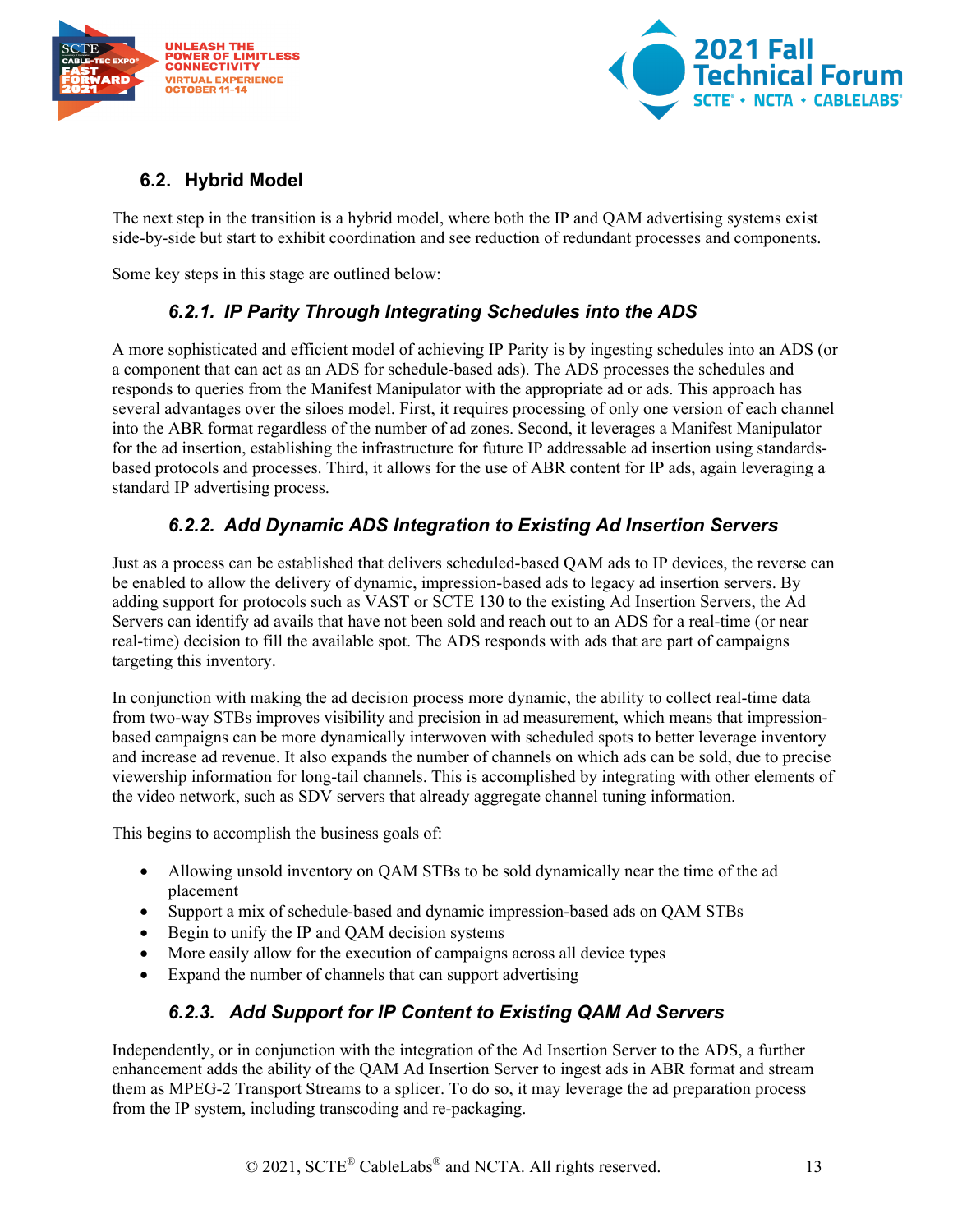



This capability begins to achieve the business goal of unifying the ad preparation process and increases the universe of ad inventory available to the QAM ad insertion system.



**Figure 7 – Summary of Enhancements Possible in the Hybrid Model**

#### <span id="page-13-3"></span><span id="page-13-0"></span>**6.3. Unified Model**

The final model on the path to a full IP video delivery system is a unified model in which the advertising ecosystem has been consolidated into shared systems that support both IP and QAM devices yet fully support the capabilities of IP video advertising.

<span id="page-13-1"></span>The characteristics of this model include:

## *6.3.1. Unified Ad Decisions Through the ADS*

The ADS is the central point for all ad decisions, both IP and QAM. Dynamic ad decisions are used for ads delivered to both IP devices and QAM STBs. Scheduled ad sales may still be supported, but the system of record for these ad buys has shifted to the ADS. Note that multiple ADSs are still supported, as advertising inventory may be split between owners, and operators may call out to third party ADSs for decisions on ads sold by other parties in the ecosystem.

#### *6.3.1. Unified Ad Insertion System*

<span id="page-13-2"></span>The unified model leverages the Manifest Manipulator for ALL ad insertions, using ABR video as the mezzanine format for all ad execution. Based on decisions from the ADS, the Manifest Manipulator generates both personalized manifests that establish a unicast stream to a specific device, but also "channel" manifests that can generate an ABR stream targeted by traditional Ad Zone or any other criteria desired. Similar to the way IP ad content support was added to the Ad Insertion Server in the hybrid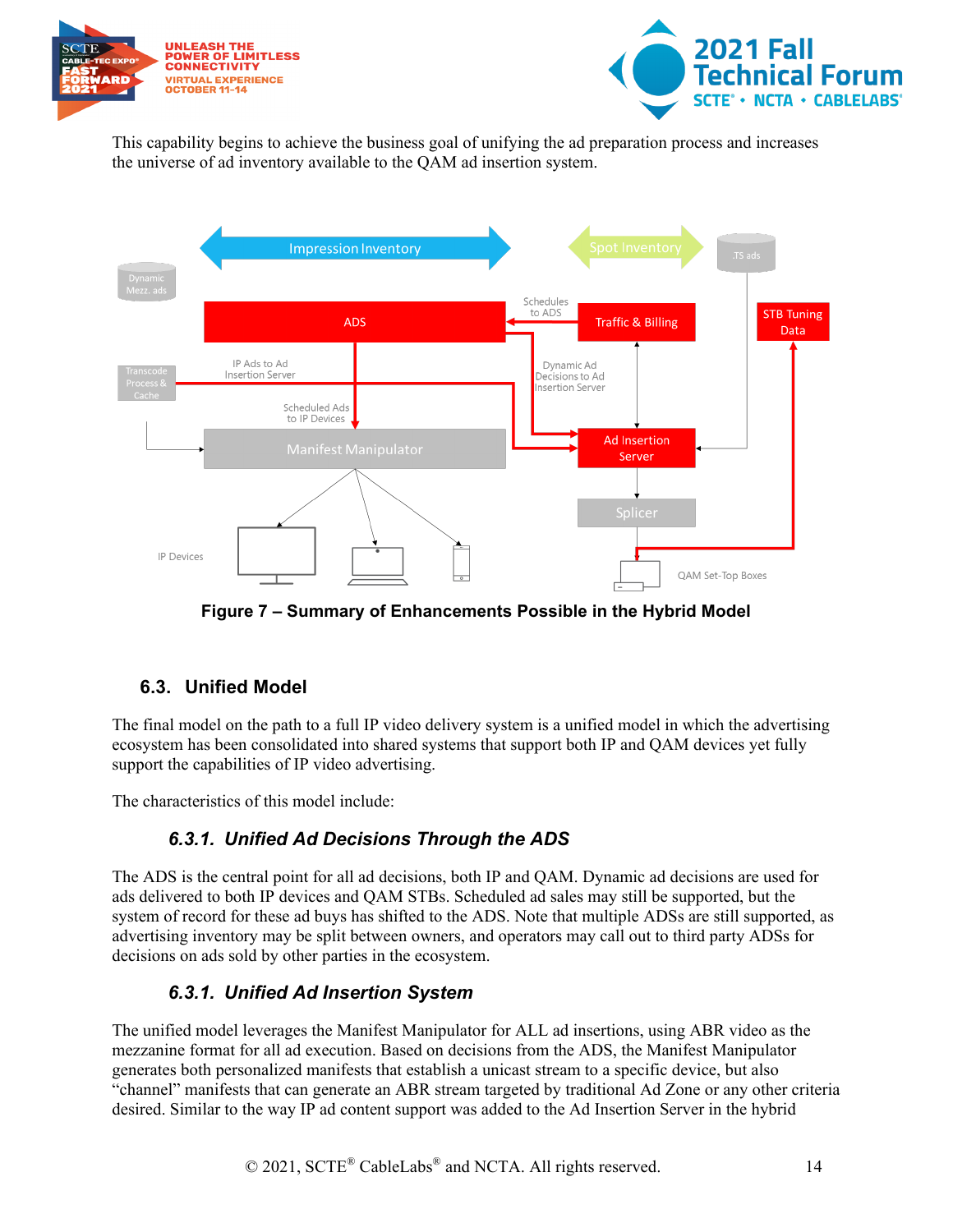



model, now the segments that comprise these ABR channels are converted to Transport Streams for delivery over the HFC network to QAM STBs. The result is a common ad execution platform based on virtualized software products, eliminating the need for traditional ad insertion servers and splicers.

### *6.3.1. Unified Ad and Content Preparation*

<span id="page-14-0"></span>Because all ad insertion is now done using ABR video as the mezzanine format, content preparation can be consolidated to a single workflow that uniformly processes and delivers video to QAM and IP devices. This step sets the business on a sustainable path of growth by further improving operational efficiency and adding flexibility to continue building the IP video network.

## *6.3.2. Enhanced Targeting of QAM Ad Insertion*

<span id="page-14-1"></span>Current Ad Zones offer powerful local targeting capabilities but are relatively broad compared to power of addressable IP advertising and are "hard wired". Changes to the HFC architecture, such as switched digital video (SDV) (including the option of switching all QAM channels) and Distributed Access Architectures (DAA) represent opportunities to develop much more granular targeting for legacy STBs. For example, unique multicasts could be targeted to individual SDV service groups or DAA nodes, greatly enhancing the targeting capability of network-based ad insertion. The composition of the Ad Zone can also be flexible, dynamically assembled from the component service groups or nodes using software configurations.

The unification of content preparation and the efficiency with which channels variants with unique ads can be generated by the manifest manipulator make it relatively easy to generate the large number of targeted channels needed to take advantage of the greater number of smaller Ad Zones.

The unified model addresses the business goals of improving operational efficiency through:

- Unifying ad decisions
- Unifying ad insertion systems
- Unifying ad and entertainment content preparation
- Migrating all systems to virtualized solutions
- Taking advantage of enhanced targeting capabilities enabled by changes to the HFC architecture

Finally, the unified model establishes an advertising system that supports both IP and QAM devices, but is ready to transition to a full IP-only world without requiring any additional changes.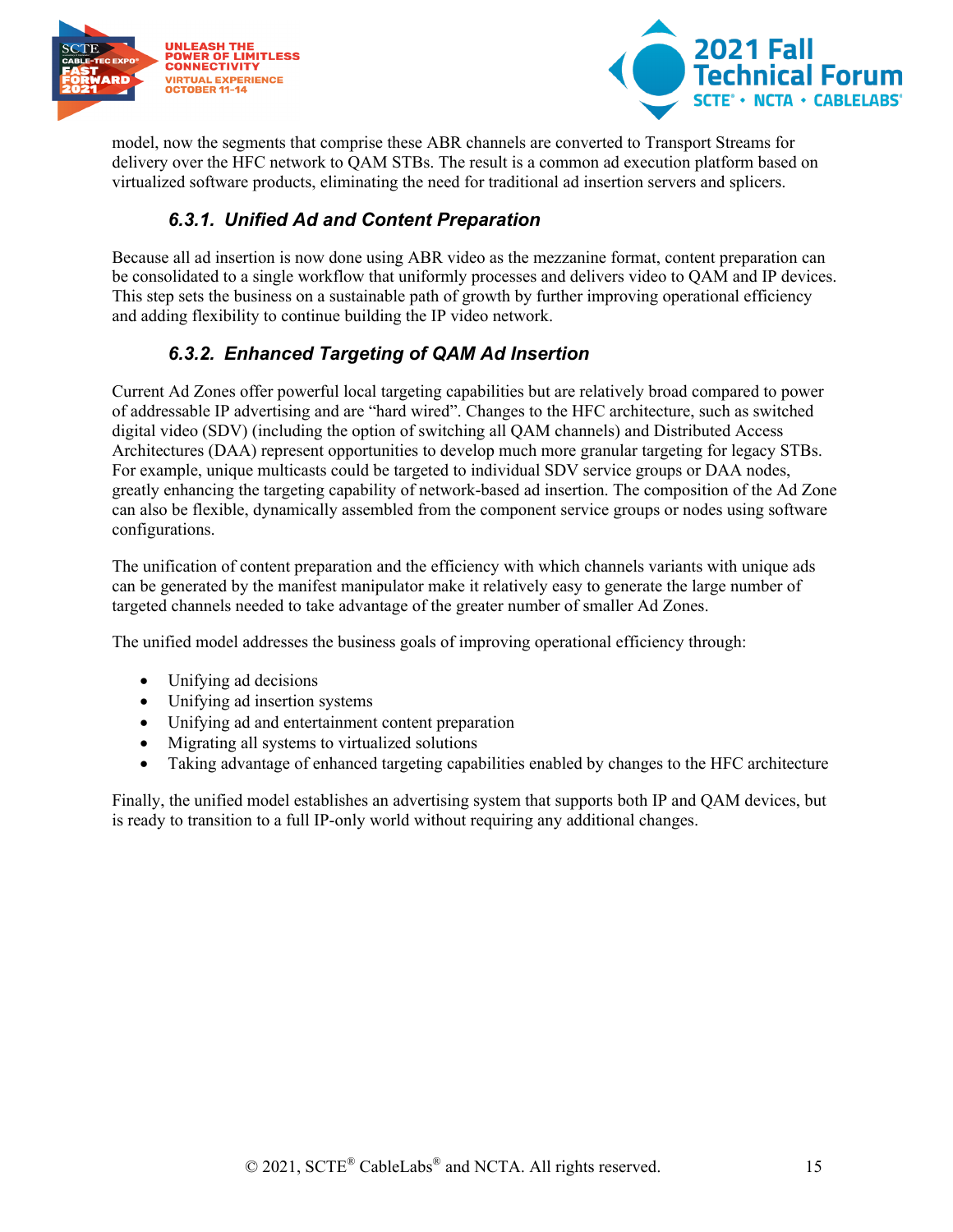



## <span id="page-15-1"></span><span id="page-15-0"></span>**7. Conclusion**

As the chart below shows, different models address different business goals. The decision of how fast to proceed must be based on the return on investment, which will be unique for each operator based on factors such as the size of their subscriber base, sophistication of data collection and analytics, the maturity of their existing advertising business and the speed with which they intend to migrate to IP video.

|                                                 | <b>Transition Strategy</b>                    |              |                          |                         |                   |                    |                  |
|-------------------------------------------------|-----------------------------------------------|--------------|--------------------------|-------------------------|-------------------|--------------------|------------------|
|                                                 | <b>Unfied</b><br><b>Hybrid</b><br><b>Silo</b> |              |                          | All IP                  |                   |                    |                  |
|                                                 | IP Parity -                                   |              |                          |                         |                   | Target QAM by      |                  |
|                                                 | <b>Xcode Ad</b>                               | IP Parity -  | <b>Add Dynamic ADS</b>   | <b>Add Support for</b>  | <b>Unified Ad</b> | <b>SDV Service</b> | IP               |
|                                                 | <b>Inserted</b>                               | ADS/Schedule | <b>Support to Legacy</b> | <b>IP Ads to Legacy</b> | <b>Insertion</b>  | Groups/DAA         | Advertising      |
|                                                 | <b>Channels</b>                               | Integration  | <b>Ad Server</b>         | <b>Ad Server</b>        | <b>Platform</b>   | <b>Nodes</b>       | Platform         |
| <b>Business Goals</b>                           |                                               |              |                          |                         |                   |                    |                  |
|                                                 |                                               |              |                          |                         |                   |                    |                  |
| <b>Defend Value of Current Business</b>         |                                               |              |                          |                         | $\boldsymbol{x}$  |                    | n/a              |
| Extened QAM Advertising to IP Devices           | $\mathbf{x}$                                  | $\mathbf{x}$ |                          |                         |                   |                    |                  |
|                                                 |                                               |              |                          |                         |                   |                    |                  |
| <b>Maximize Revenue</b>                         |                                               |              |                          |                         |                   |                    |                  |
| Improve Legacy Targeting Capabilities           |                                               |              |                          |                         |                   | $\mathbf{x}$       | n/a              |
| <b>Extend Advertising to More Channels</b>      |                                               |              | $\mathbf{x}$             |                         | X                 |                    | $\boldsymbol{x}$ |
| Leverage Unsold Advertisign                     |                                               |              | $\boldsymbol{x}$         |                         | $\boldsymbol{x}$  |                    | X                |
| Enable Mix of Scheduled and Dynamic Ads         |                                               |              |                          |                         |                   |                    | $\boldsymbol{x}$ |
| Enable Campaigns Across Both Footprints         |                                               |              | X                        |                         | $\boldsymbol{x}$  |                    | n/a              |
|                                                 |                                               |              |                          |                         |                   |                    |                  |
| <b>Operational Efficiency</b>                   |                                               |              |                          |                         |                   |                    |                  |
| <b>Unify Decisions</b>                          |                                               |              | $\boldsymbol{x}$         |                         | $\boldsymbol{x}$  |                    | $\boldsymbol{x}$ |
| Unify Content Prep                              |                                               |              |                          | X                       | X                 |                    | $\boldsymbol{x}$ |
| Unify Ad Insertion                              |                                               |              |                          |                         | X                 |                    | X                |
| <b>Transition to Virtualized Solutions</b>      |                                               |              |                          |                         | $\boldsymbol{x}$  |                    | $\mathbf{x}$     |
|                                                 |                                               |              |                          |                         |                   |                    |                  |
| <b>Enable New Business Models</b>               |                                               |              |                          |                         |                   |                    |                  |
| Insert Ads on Behalf of Content Providers       |                                               |              | X                        |                         | X                 |                    | $\mathbf{x}$     |
| Enable Programmatic Advertisng via Third Paries |                                               |              | X                        |                         | $\boldsymbol{x}$  |                    | $\boldsymbol{x}$ |

<span id="page-15-2"></span>**Table 1 – Comparison of Business Stages in Addressing Business Goals**